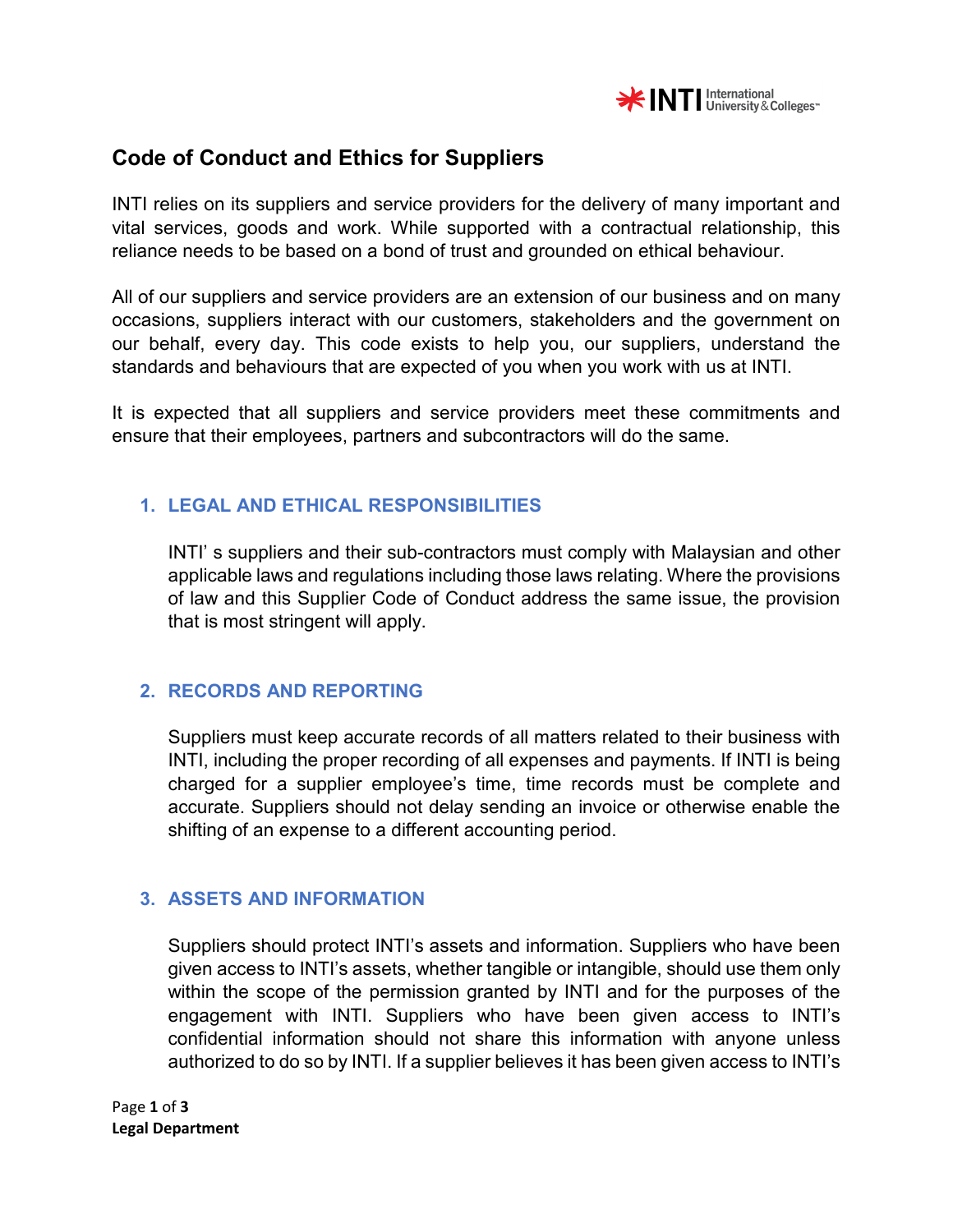

## **Code of Conduct and Ethics for Suppliers**

confidential information in error, the supplier should immediately notify its contact at INTI and refrain from further distribution of the information.

Suppliers should not share with anyone at INTI information related to any other person or organization if the supplier is under a contractual or legal obligation not to share the information.

## **4. CONFLICT OF INTEREST**

INTI's employees are contractually bound to act in the best interest of INTI. Suppliers are expected to report to INTI any situation that may appear as a conflict of interest, and disclose to INTI if any INTI employee or professional under contract with INTI may have an interest of any kind in the supplier's business or has any kind of economic relationship with the supplier.

If a supplier has a family or friend who is an employee of INTI and that may represent a conflict of interest, the supplier is advised to disclose this to INTI.

#### **5. GIFTS, MEALS, ENTERTAINMENT, AND OTHER BUSINESS COURTESIES**

No gifts or business courtesies shall be given or promised that could create suspicion of an intention to influence business transactions with INTI or give the impression that individuals have been or may have been influenced in exercising their duties in the company. A modest degree of Business Courtesies or gifts in keeping with a normal business relationship may be offered, e.g. refreshments or a working lunch when visiting suppliers' premises, but should be within the value of RM250.00 and must not be by way of cash. A gift or hamper maybe given to INTI during festivities that do not exceed RM 250.00 in value and the said item should not be addressed to any individual but addressed and delivered to the office of INTI's Chief Executive Officer (CEO).

### **6. BRIBERY AND CORRUPTION**

INTI has a zero tolerance policy for making or accepting bribes or kickbacks. In connection with any transaction as a supplier to INTI, or that otherwise involves INTI, suppliers must not transfer anything of value, directly or indirectly, to anyone, including government officials, employees of government-controlled entities, or employees of INTI or any other organization, in order to obtain any improper benefit or advantage. Suppliers acting on behalf of INTI must comply with the